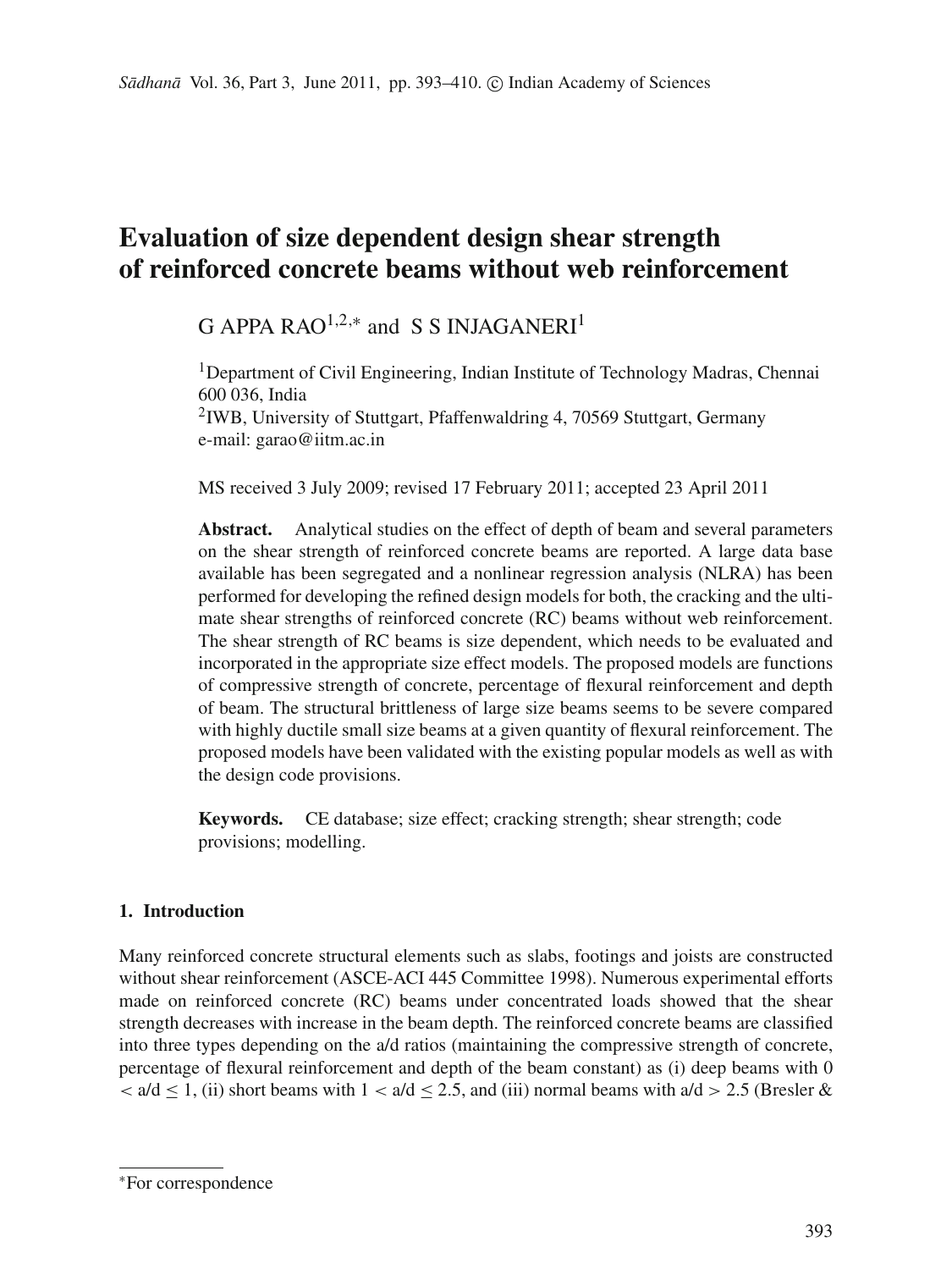MacGregor 1967). For these a/d ratios, the failure mechanisms in RC beams are well-understood. Till today, though several models have been proposed to estimate the shear strength of RC beams, their applicability is limited to a particular class of beams only. The safety margins on the shear strength of beams vary with depth. In order to establish the uniform safety margins on the shear strength of RC beams, a large experimental data base needs to be made available or needs to be generated using a strong nonlinear FE analysis. In this study, a large number of reports have been reviewed for generating the reliable data on the shear strength of RC beams.

From the lessons learnt from the failure of Wilkins Air Force Department Warehouse in Shelby, Ohio in 1955, the design provisions existing at that time were verified. Subsequently, modifications to the ACI 318 provisions for the design of RC beams for shear based on the diagonal shear strength were proposed (ACI-ASCE 326 Committee 1962). The catastrophic shear failures of RC structures, during Hyogo-Ken Nanbu earth quake, Kobe in 1995 further attributed to the development of the size dependent models on the shear strength in the codes of practice (Maekawa *et al* 2003). The recent research efforts have revealed that the shear strength provisions for high strength concrete beams need to be re-established with size dependent forms.

#### **2. Review of literature**

As reported by the ACI–ASCE Committee, based on the review of several models, the shear strength of RC beams depends on the strength of concrete, the percentage of the longitudinal reinforcement and the span-to-depth ratio or stiffness of the beam. Clark (1951) reported that the nominal shear strength of RC beam is a function of the compressive strength of concrete, the percentage of the longitudinal reinforcement and the shear span-to-depth ratio. The extensive experimental investigations by Kani (1967) showed very strong size effect on the shear strength on RC beams without web reinforcement. It has been reported that a reduction of strength of beams up to about 40% was observed as the depth of the beam increased from 150 mm to 1200 mm. The size effect observed in Kani's experiments on the large size beams was assumed to be due to large beam depth-to-breadth ratios (Taylor 1972). The experimental studies on slender RC deep beams at different depth-to-thickness ratios varying between 25 and 67 demonstrate that the failure of the beams was strongly dependent on eccentricity of the loading (Kong *et al* 1986).

A size effect model was proposed for the ultimate shear strength of RC beams (Bazant & Kim 1984), which was later modified by incorporating the size of aggregate (Bazant  $\&$  Sun 1987). It was reported that the size effect on the ultimate shear strength of RC beams was strong, while it is not-negligible on the diagonal cracking strength of geometrically similar RC beams in the size range of 1:16 (Bazant & Kazemi 1991). Similar observations have been reported on the shear strength of deep beams when the shear span-to-depth ratio was 1.0 (Tan & Lu 1999; Walraven & Lehwalter 1994). The complex stress distribution in the dowel splitting region of the beams without shear reinforcement still remains empirical (Chana 1987). The high strength concrete beams are sensitive to the size effect. The reduction of the ultimate shear strength is associated with the maximum spacing of the horizontal layers of the reinforcement rather than on the overall depth of the beam (Collins & Kuchma 1999). The analytical studies on the ultimate shear strength revealed the size effect, which is the product of the ratio of the neutral axis depthto-effective depth of the beam, and the splitting tensile strength of concrete (Zararis & Papadakis 2001). In HSC deep beams, a strong size effect has been pronounced at small a/h ratios (Yang *et al* 2003).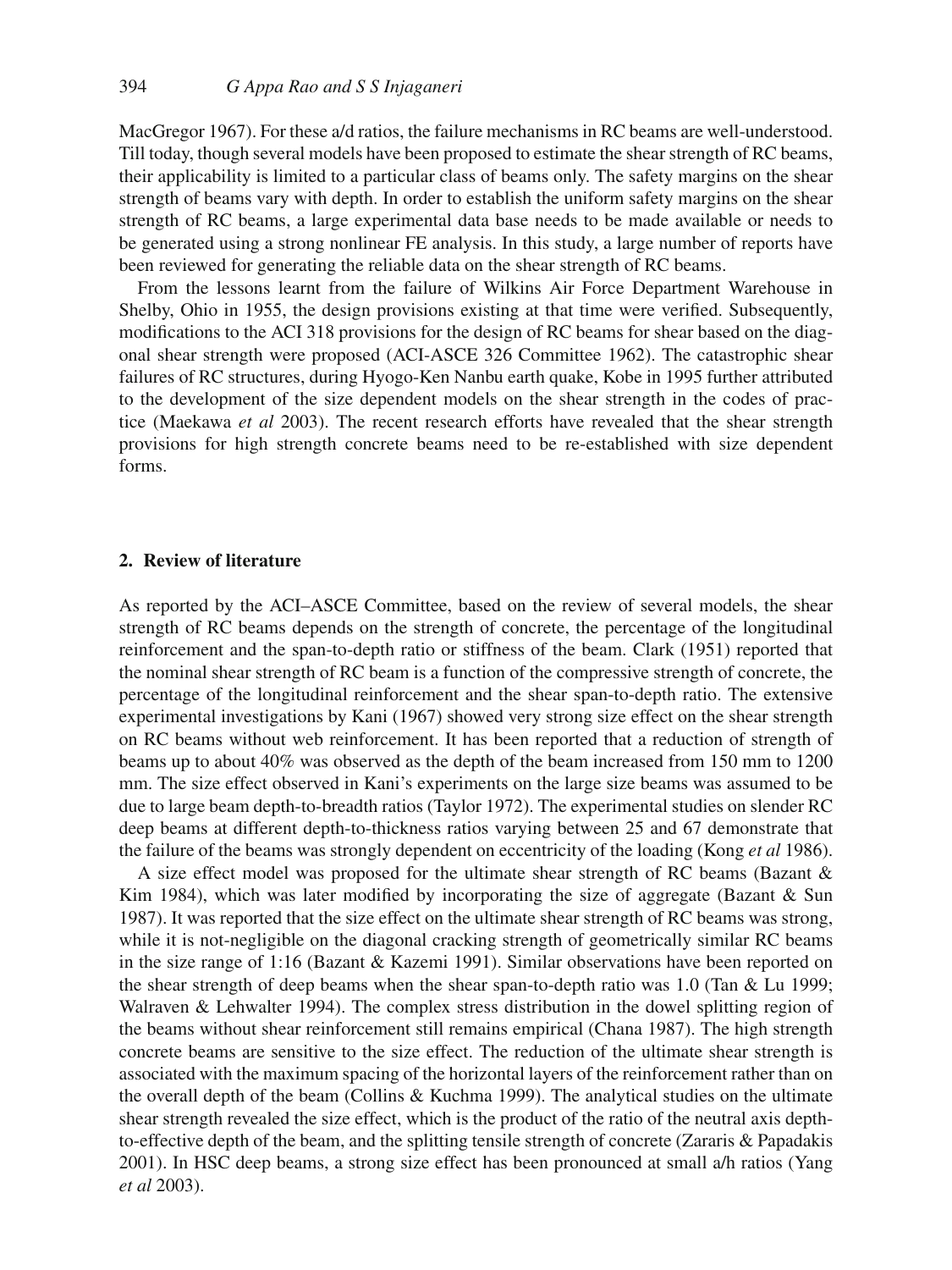#### **3. Research significance**

The shear strength of RC beams without web reinforcement appears to be affected by the beam depth and the shear span-to-depth ratio along with other influencing parameters. Despite a reasonable consensus on the existence of size effect on the shear strength of RC beams, there still seems some prejudices and lack of authenticity on the size effect to be proposed for the design in the codes of practice. A review and analysis of the selected reliable experimental data reported in the literature till date has been performed, which proves to be adequate enough to consider the size effect on the design shear strength of RC beams. Two simple models have been proposed to predict the diagonal cracking strength and the ultimate shear strength of RC beams incorporating all the influencing parameters including the beam depth.

## **4. Size effect in reinforced concrete**

Two important models are widely recognised for estimating the size dependent shear strength of RC beams (Bazant & Sun 1987; Niwa *et al* 1987). It is understood that the shear strength decreases asymptotically as the beam depth increases, in geometrically similar RC beams. The causes of the size effect in RC beams could be attributed to the (i) material heterogeneity, and (ii) discontinuity of flow of stress (Karihaloo 1995). According to the Weibull's weak link theory, the strength of a structure is inversely proportional to its volume. This statistical strength theory cannot be applicable to concrete structures unless the failure occurs at the initiation of cracking (Bazant & Kazemi 1991). Hence, there is a need for an appropriate size effect law for predicting the design shear strength of practical range of sizes of RC structures. Such model should ensure prediction of actual shear strength and estimation of uniform safety margins on the ultimate shear strength with different sizes of beams.

#### **5. Review of existing models**

When the ultimate strength and the diagonal cracking strength of RC beams are equal, the size effect in such beams is non-existent. The fracture mechanics based size effect is related to the non-simultaneous or propagating type of failure as seen in the short and deep beams, which are associated with the ultimate shear strength (Bazant & Kazemi 1991). The ultimate shear strength of RC beams incorporating the beam depth by Bazant & Kim (1984) is as follows

$$
v_u = \frac{10\rho^{1/3}}{\sqrt{1 + \frac{d}{25d_a}}} \left( 0.083\sqrt{f'_c} + 20.69\sqrt{\frac{\rho}{\left(\frac{a}{d}\right)^5}} \right), \text{MPa.} \tag{1}
$$

The above model has been further modified by incorporating the size of coarse aggregate (Bazant & Sun 1987), as below.

$$
v_u = \left(0.54 \rho^{1/3}\right) \frac{1 + \sqrt{\frac{5.08}{d_a}}}{\sqrt{1 + \frac{d}{25d_a}}} \left(\sqrt{f_c'} + 249.2 \sqrt{\frac{\rho}{\left(\frac{a}{d}\right)^5}}\right), \text{MPa}.
$$
 (2)

In most of the cases, the onset of formation of first diagonal crack was by visual observations; while in some other cases it was the diagonal crack crossing the mid-height of the beam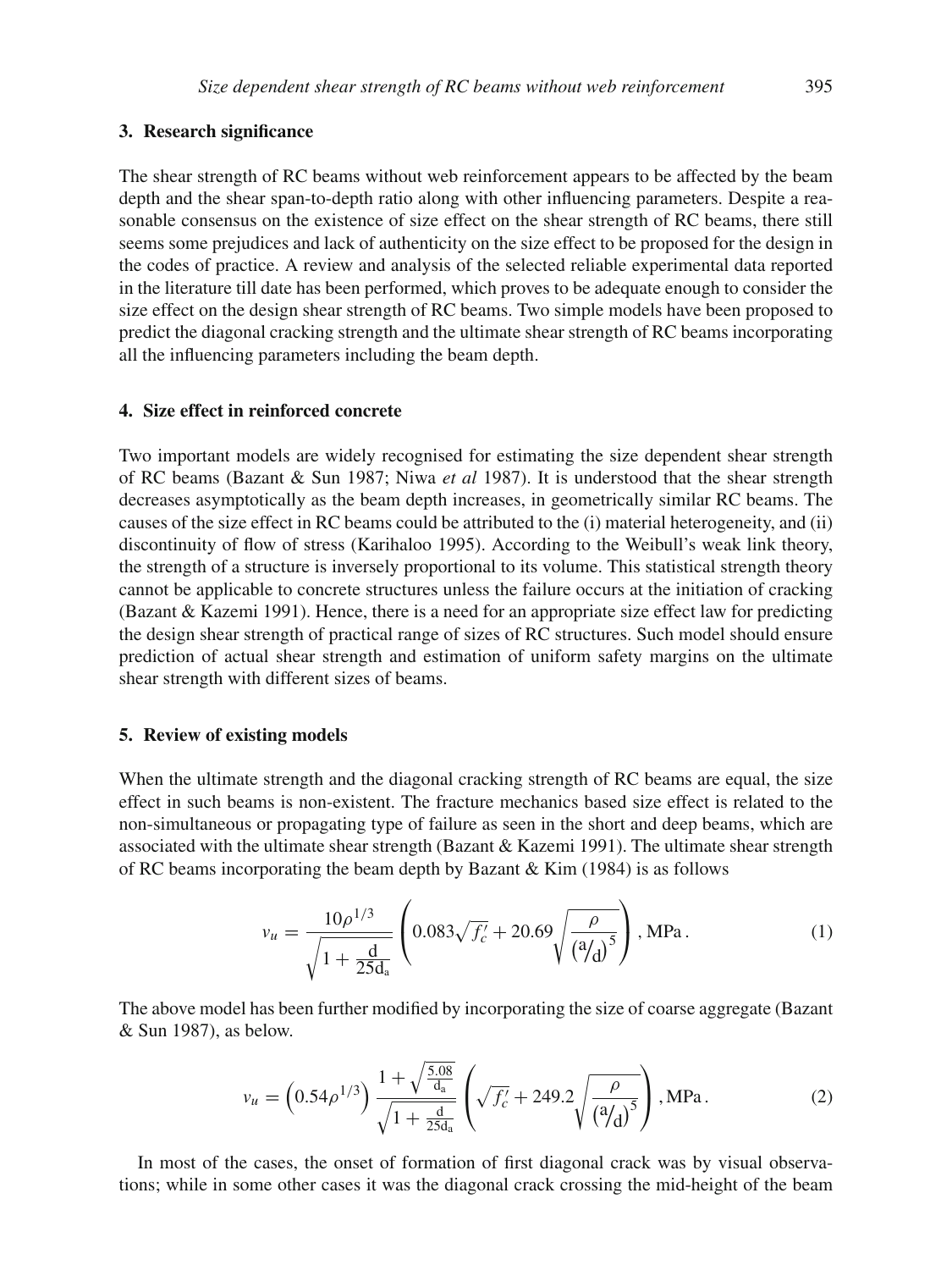(Pendyala & Mendis 2000). However, there appears some discrepancies in the observations while interpreting the diagonal cracking. The first empirical model for estimating the diagonal cracking strength of normal beams was by Zsutty (1968) based on the data base available without considering the beam depth into account. Subsequently, many models have been reported on the diagonal cracking strength of RC beams.

An important model on the diagonal strength of RC beams has been proposed by Niwa *et al* (1987), as below

$$
v_{cr} = 1.125 \frac{\rho^{1/3}}{d^{1/4}} \left(f_c'\right)^{1/3} \left(0.75 + \frac{1.4}{\text{a/d}}\right), \text{MPa} \tag{3}
$$

where

 $d =$  depth of beam, mm,  $\rho =$  percentage of beam longitudinal reinforcement, and,  $f_c =$ compressive strength of concrete, MPa

Several codes (CSA 1994; BS 1997; JSCE 1986) adopted a depth factor for estimating the shear strength of RC beams. However, the current ACI code (ACI 318) base its designs on the diagonal cracking strength of the normal strength concrete (NSC) beams, with the depth less than about 400 mm, without considering the influence of beam size.

The design shear strength of RC beams as per ACI 318 M-05 (2005) is as follows,

$$
v_c = \frac{1}{7} \left( \sqrt{f'_c} + 120 \rho \frac{V_u d}{M_u} \right) \le 0.3 \sqrt{f'_c}, \text{ MPa},
$$
  
where 
$$
\frac{V_u d}{M_u} \le 1.0.
$$
 (4)

Equation 4 overestimates the shear strength of the concrete in the uncracked portion, while the contribution of the longitudinal reinforcement and the effect of the ratio  $V_u/M_u/d$  are underestimated (ACI 318 2002).

According to the British code (BS 8110 1997), the beam depth has been included for  $a/d > 2$ . The nominal shear strength of the beam is as follows

$$
v_{\rm C} = \frac{0.79}{\gamma_{\rm m}} \left( \frac{100 A_s}{b_v d} \right)^{1/3} \left( \frac{400}{d} \right)^{1/4} \left( \frac{f_{cu}}{25} \right)^{1/3} \text{MPa},\tag{5}
$$

$$
v_c = (\text{Eqn.8}) \left( 2 \frac{\text{d}}{\text{a}_v} \right) \quad \text{for} \ \text{a}_{d} < 2.0,\tag{5a}
$$

where  $\frac{100A_s}{b_v d} \leq 3.0$   $\frac{400}{d} \geq 1.0$   $\gamma_m = 1.25$  and  $f_{cu} \leq 40.0$  MPa.

However, the drawback is that the depth of beam is limited to only 400 mm through the limit  $(400/d) \ge 1.0$  with compressive strength of concrete is less than or equal to 40 MPa and the percentage of the flexural reinforcement is 3.0%.

## **6. Present refined models**

In order to develop the design models for predicting the diagonal cracking strength and the ultimate shear strength of the beams, the factors influencing the shear strength are identified in their practical ranges. The factors influencing the shear strength of reinforced concrete beams include; (i) compressive strength of concrete,  $f'_{c}$ , (ii) percentage of the longitudinal reinforcement,  $\rho$ , (iii) shear span-to-depth ratio, a/d and (iv) depth of the beam, d. The influence of the size of the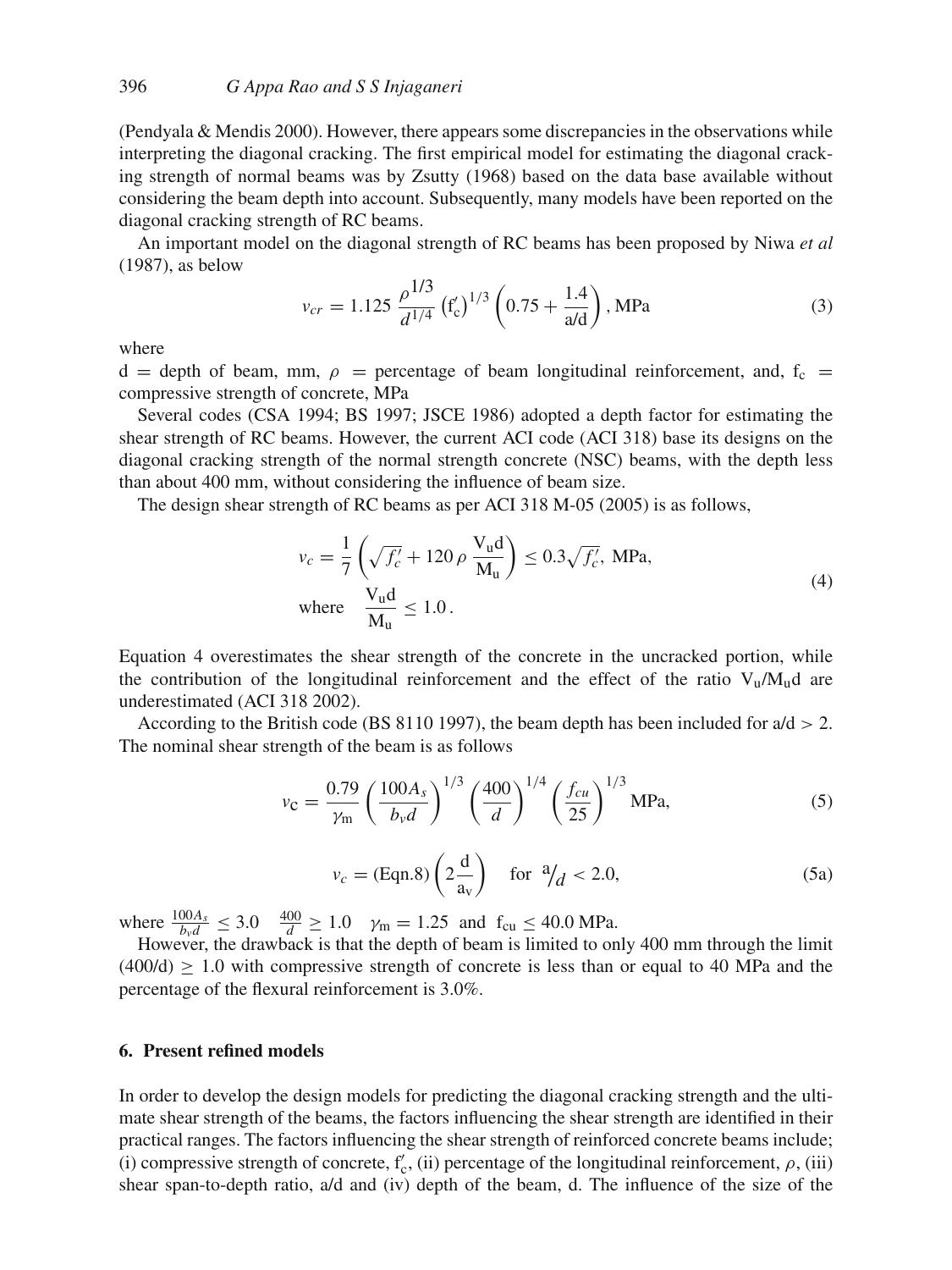aggregate is ignored as its influence between 8 and 32 mm has no significant effect (Walraven & Lehwalter 1994).

For the development of models, nonlinear regression analysis was adopted. From the data available in the literature, 612 reliable data set points were selected for the ultimate shear strength, and 269 data sets for the diagonal cracking strength. The details of the data selected are shown in Appendix I. The effect of various influencing parameters has been understood by plotting the relationship between the shear strength and the individual parameter. From the observations, the exponentials with the individual parameters have been considered. For developing the final form of the model in the present study, the effect of individual influencing parameter i.e., the exponentials such as  $k_1, k_2, k_3$ , etc., to the individual parameters was maintained as obtained from the observed trend for determining the appropriate coefficients. When the data on high strength concrete beams is incorporated, the shear strength is proportional to the cubic root of the compressive strength of concrete,  $\frac{3}{1}$   $\sqrt{f'_c}$  rather than the square root,  $\sqrt{f'_c}$ . This is reflected in the ACI 318 (2005) provisions indicating that Eq. 4 overestimates the shear strength of concrete. The enhancement of shear strength of short beams beyond the cracking is about 5 times its diagonal cracking strength. The most important factor influencing the shear strength of the beams is the shear span-to-depth ratio. From the observations on the influence of the individual parameters, the forms of the shear strength models are as follows,

$$
v_{u} = \left(A + \frac{B}{(a/d)^{k_1}}\right) \left[f_c^{k_2} \rho^{k_3} d^{k_4}\right],
$$
 (6)

$$
v_{cr} = \left( C (a/d)^{k_5} + \frac{D}{(a/d)^{k_6}} \right) \left[ f_c^{k_7} \rho^{k_8} d^{k_9} \right].
$$
 (7)

The exponential coefficients from  $k_2$  to  $k_4$ , and  $k_7$  to kg were refined by suitably modulating them to match well with the experimental data, from the rigorous parametric study. The coefficients A, B, C, D, and the exponential coefficients  $k_1$ ,  $k_5$  and  $k_6$  were obtained to best fit in the final forms of the models in the following equations,

$$
v_{\rm u} = \left(0.56 + \frac{4.0}{\left(\frac{a}{d}\right)^{3/2}}\right) \left[\text{f}'_{\rm c}^{1/3} \rho^{1/2} \text{ d}^{-1/4}\right], \text{MPa},\tag{8}
$$

$$
v_{cr} = \left(0.28\sqrt[3]{\left(\frac{a}{d}\right)} + \frac{2.0}{\left(\frac{a}{d}\right)^7/6}\right) \left[\int_0^{1/3} \rho^{1/3} d^{-1/4}\right], MPa. \tag{9}
$$

Alternatively, the diagonal cracking strength can be expressed in the following form

$$
v_{cr} = v_{\rm u} \frac{\sqrt[3]{a}}{2\rho^{1/6}}.
$$
\n(10)

The a/d ratio is replaced with (M/Vd) ratio, in a beam subjected to uniformly distributed loading, where M and V are the bending moment and the shear force at the critical section. It is understood from the basic shear mechanism that the shear strength of RC beams is contributed from the uncracked concrete in compression, aggregate friction along the diagonal cracked plane and dowel action of the longitudinal reinforcement. As soon as the diagonal cracking is formed, with further loading, the additional strength up to the ultimate stage could be ensured by the dowel action of the longitudinal reinforcement embedded in concrete in the tension face of the beam.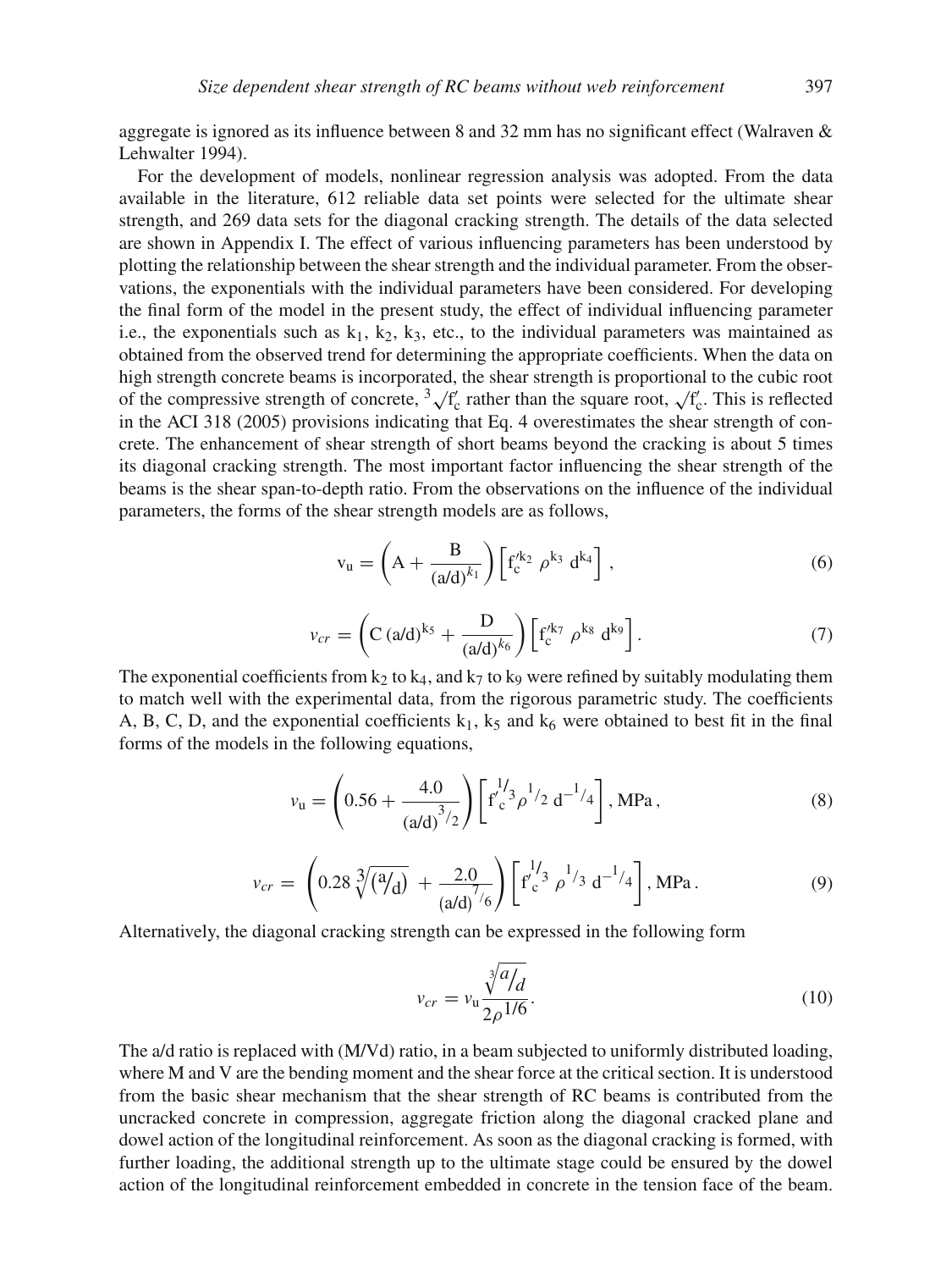|                   |                    | Ultimate strength |                 | Diagonal cracking strength |                   |                 |  |
|-------------------|--------------------|-------------------|-----------------|----------------------------|-------------------|-----------------|--|
| Source            | Deg. of<br>freedom | Sum of<br>squares | Mean<br>squares | Degrees of<br>freedom      | Sum of<br>squares | Mean<br>squares |  |
| Regression        | 2                  | 4658.62           | 2329.31         | $\overline{c}$             | 970.76            | 485.38          |  |
| Residual          | 610                | 475.97            | 0.78            | 267                        | 65.39             | 0.245           |  |
| Uncorrected total | 612                | 5134.60           |                 | 269                        | 1036.15           |                 |  |
| (Corrected total) | 611                | 2441.90           |                 | 268                        | 198.02            |                 |  |
| $R^2$             |                    | 0.805             |                 |                            | 0.67              |                 |  |
| F-static          | 2986.3             |                   |                 | 1981.1                     |                   |                 |  |
| Prob > F          | 0.0001             |                   |                 | 0.0001                     |                   |                 |  |

**Table 1.** Summary of NLRA for ultimate and diagonal cracking strength.

It may be assumed that in Eqs. 8 and 9, the dowel action of the longitudinal reinforcement may cause the overestimation of the ultimate shear strength. Before diagonal cracking, the dowel action of the longitudinal reinforcement is not expected to be significant. The cubic root variation of the flexural reinforcement ratio seems to be appropriate on the diagonal cracking strength.

The summary of the analysis is reported in table 1. The values of 'F' and 'Prob (F)' test the overall significance of the regression model. A low value of 0.0001 for 'Prob (F)' indicates that the independent variables are not purely random with respect to the dependent variable. Also, the coefficient of determination is 0.80 for the ultimate shear strength, and 0.67 for the diagonal cracking strength. The scatter of the results for the ultimate shear strength is better than that of the diagonal cracking strength. Therefore, it looks more appropriate to base the design of RC beams on the ultimate strength rather than on the diagonal cracking strength. Further, uniform safety margins can be set for different sizes on the ultimate strength.

#### **7. Results and discussion**

Figures 1a–i show the variation of the normalised ultimate shear strength by the compressive strength of concrete with the beam depth, as per the earlier models, and also by the codes of practice. The appropriate partial safety factors were imposed on the shear strength proposed in the codes of practice. The comparison of the calculated shear strength of the beams is shown in table 2. The RMSE for the beams with  $a/d = 1$ , by Kani (1966) was 0.633<sup>∗</sup> (\*over estimation), estimated from Eq. 2 against 0.528 from the present model, Eq. 8. Similarly, for  $a/d < 1.0$ , Eq. 2 overestimates the ultimate shear strength, whereas Eq. 3 predicts reasonably well the diagonal cracking strength of the normal beams. However, the shear strength of the short and deep beams is underestimated. The proposed models in Eqs. 8 and 9, show a fair degree of prediction of both the ultimate and diagonal cracking strengths. The low RMSE with the present models show better correlation with the data in table 2, and in figures 1a–i.

The ACI code underestimates the shear strength on the small size beams with the a/d ratios between 1.0 and 2.5 as shown in figures 1b and c, and overestimates on the large size HSC beams as shown in figure 1(i). The measured ultimate shear strength and the estimated strengths as per the refined model, in Eqs. 8 and 2, and also predicted by the ACI code are shown in figures 2b and c. The shear strength of the beams evaluated by the ACI code provisions are shown in figures 2a and d respectively. The correlation coefficient (r) evaluated from the ACI code, Eq. 2, is 0.794, and on the proposed model is 0.91.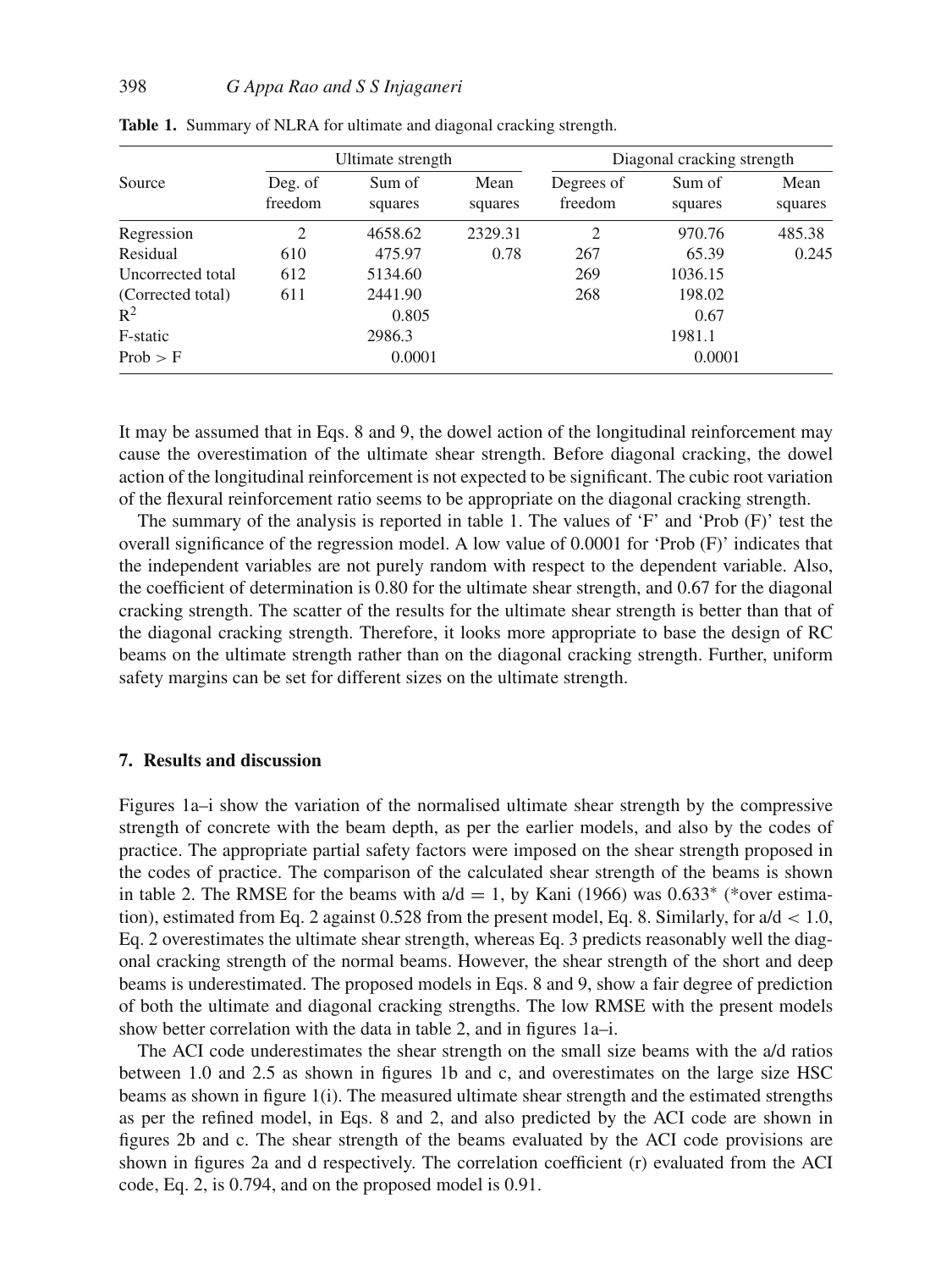

**Figure 1.** Comparison of  $v_u / \sqrt[3]{t_c}$  with depth.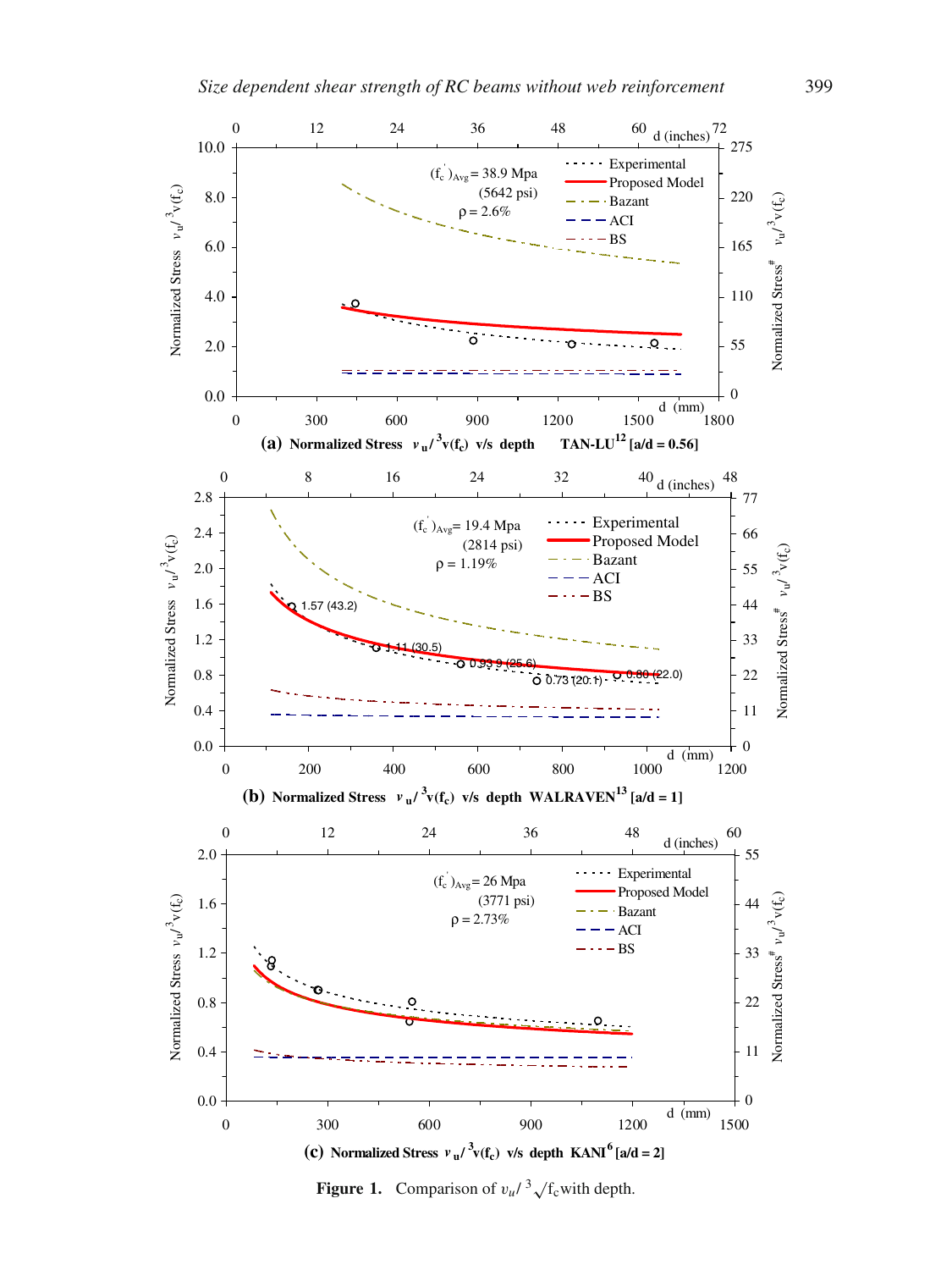

Figure 1. (continued).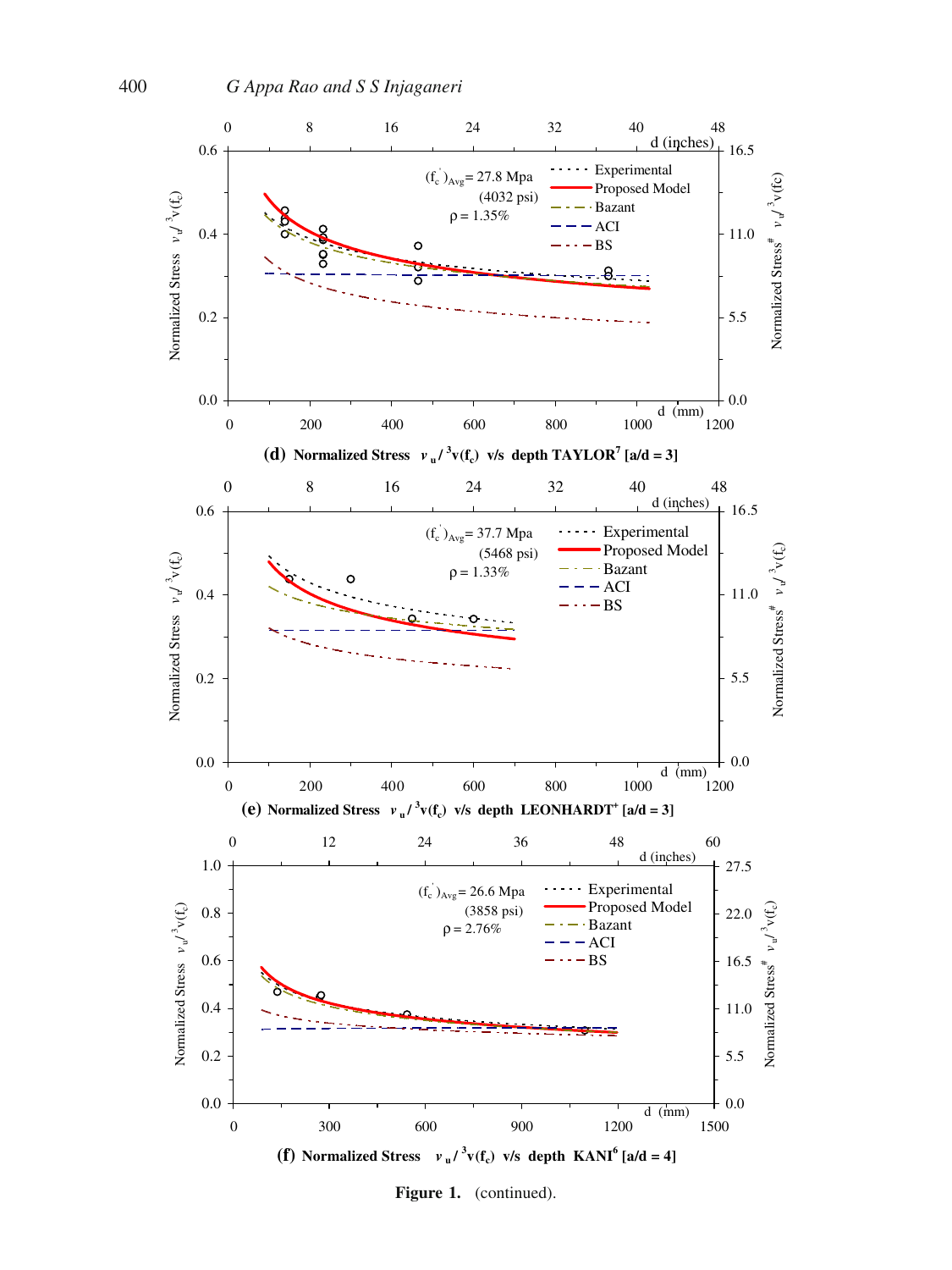

Figure 1. (continued).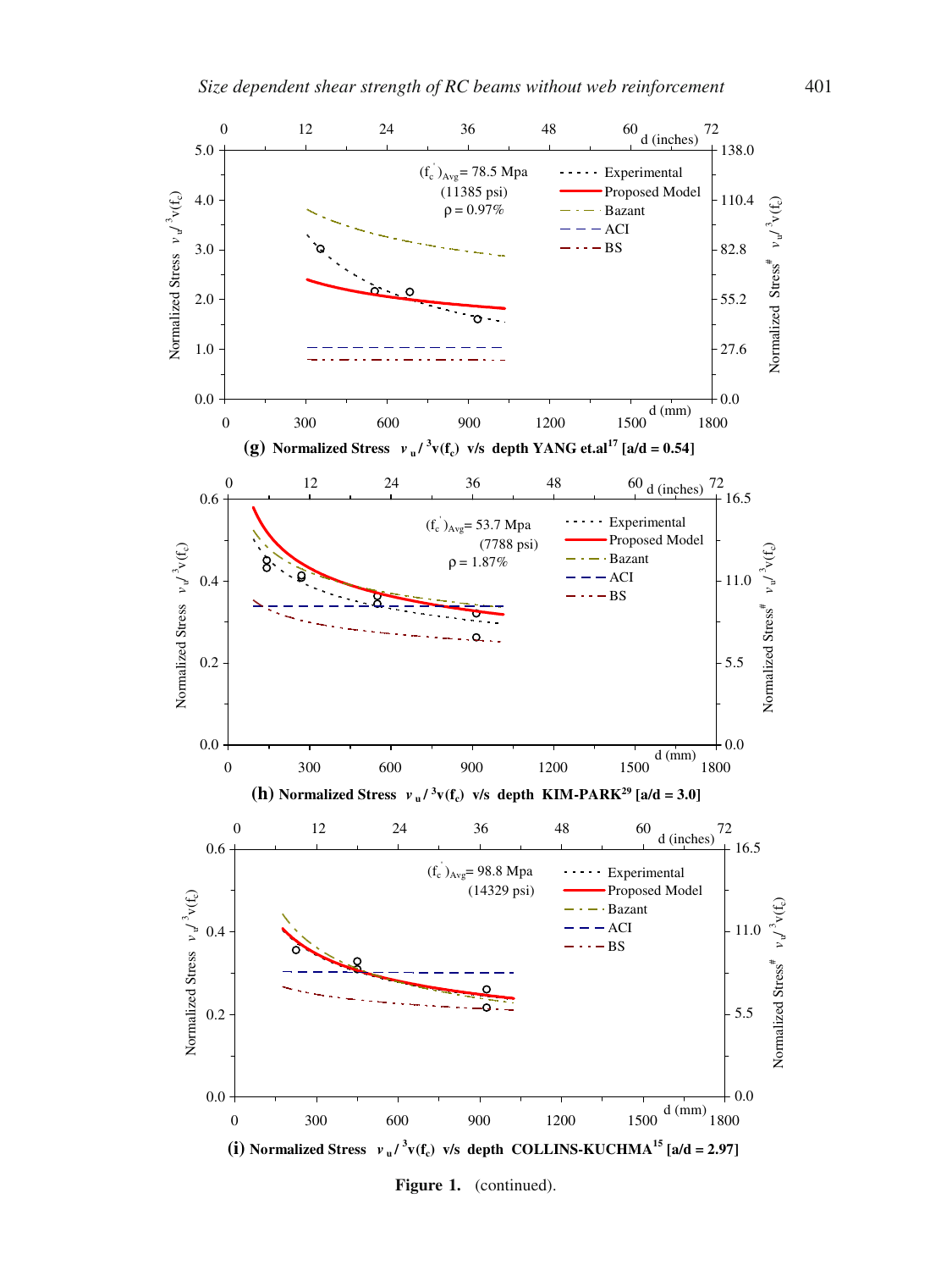| Authors                       | a/d  | Ultimate strength |            |      | Cracking strength        |            |
|-------------------------------|------|-------------------|------------|------|--------------------------|------------|
|                               |      | Proposed<br>model | Bazant-Sun | ACI  | Proposed<br>model        | Niwa et al |
| Kani 1967                     | 1.00 | 0.53              | $0.66*$    | 1.99 | $\overline{\phantom{0}}$ |            |
|                               | 2.00 | 0.11              | 0.12       | 0.55 |                          |            |
|                               | 2.50 | $0.06*$           | $0.07*$    | 0.26 |                          |            |
|                               | 3.00 | $0.05*$           | $0.03*$    | 0.17 |                          |            |
|                               | 4.00 | 0.02              | 0.02       | 0.12 |                          |            |
|                               | 5.00 | 0.03              | 0.04       | 0.14 |                          |            |
|                               | 6.00 | 0.07              | 0.04       | 0.14 |                          |            |
|                               | 7.00 | 0.07              | 0.04       | 0.05 |                          |            |
|                               | 8.00 | 0.06              | 0.04       | 0.02 |                          |            |
| Taylor 1972                   | 3.00 | 0.03              | 0.03       | 0.08 |                          |            |
| Bazant & Kazemi 1991          | 3.00 | $0.11*$           | $0.07*$    | 0.15 |                          |            |
| Tan & Lu 1999                 | 0.56 | $0.52*$           | $4.04*$    | 1.80 | 0.05                     | 0.10       |
|                               | 0.84 | 0.62              | $0.67*$    | 1.60 | $0.09*$                  | $0.09*$    |
|                               | 1.13 | 0.72              | 0.54       | 1.39 | 0.11                     | 0.12       |
| Walraven & Lehwalter 1994     | 1.0  | $0.09*$           | $0.54*$    | 0.75 | 0.06                     | 0.09       |
|                               | 3.00 | 0.02              | 0.03       | 0.08 |                          |            |
| Chana 1987                    | 3.00 | $0.05*$           | $0.03*$    | 0.13 |                          |            |
| Collins & Kuchma 1999         | 3.00 | 0.02              | 0.02       | 0.06 |                          |            |
|                               | 2.92 | 0.03              | 0.03       | 0.05 |                          |            |
|                               | 3.00 | 0.07              | 0.10       | 0.10 |                          |            |
|                               | 3.00 | $0.07*$           | $0.07*$    | 0.12 |                          |            |
| Yang et al 2003               | 0.54 | $0.40*$           | $2.56*$    | 1.17 | 0.07                     | 0.16       |
|                               | 1.1  | 0.44              | 0.37       | 0.90 | 0.21                     | 0.17       |
|                               | 0.54 | 0.38              | $1.08*$    | 1.52 | 0.08                     | 0.19       |
|                               | 1.1  | 0.65              | 0.68       | 1.07 | 0.34                     | 0.30       |
| Kim & Park 1994               | 3.00 | $0.05*$           | $0.04*$    | 0.07 |                          |            |
|                               | 4.56 | 0.16              | 0.17       | 0.44 |                          |            |
| Kotosovos 2001                | 3.00 | 0.03              | 0.08       | 0.18 |                          |            |
|                               | 3.00 | 0.03              | 0.04       | 0.08 |                          |            |
| Bhal (Bazant et al 1987)      | 3.00 | 0.03              | 0.03       | 0.07 |                          |            |
|                               | 3.00 | $0.03*$           | $0.04*$    | 0.06 |                          |            |
| Leonhardt (Bazant & Sun 1987) | 3.00 | 0.04              | 0.05       | 0.09 |                          |            |
|                               | 3.00 | 0.03              | 0.08       | 0.20 |                          |            |

**Table 2.** Root mean square error for ultimate and diagonal cracking strength.

<sup>∗</sup> Indicates that the experimental values are overestimated by a model. The blank space indicates that the tests were performed only for the limited parameters

The size effect on the diagonal cracking strength of RC beams observed by Walraven & Lehwalter (1994) and Yang *et al* (2003) are shown in figures 3a, b and d. About 43% decrease on the diagonal cracking strength is observed in figure 3d against 49% on the ultimate shear strength, as shown in figure 1b. The ratio  $(v_{cr}/^3 \sqrt{t'_c})_{\text{test}}$  varies with  $d^{-0.3}$  and the ratio  $\frac{d}{dt}$ Shear strength, as shown in figure 10. The ratio  $(v_{cr} / \sqrt{v_{c}})$  test varies with d<sup>-0.42</sup>. This shows that the size effect on the diagonal cracking strength is not negligible. In the ACI code, the comment about the size effect on the shear strength of RC beams is made, but not incorporated in the design models. According to the ACI code, the shear strength of RC beams is overestimated on the large size beams at small percentages of the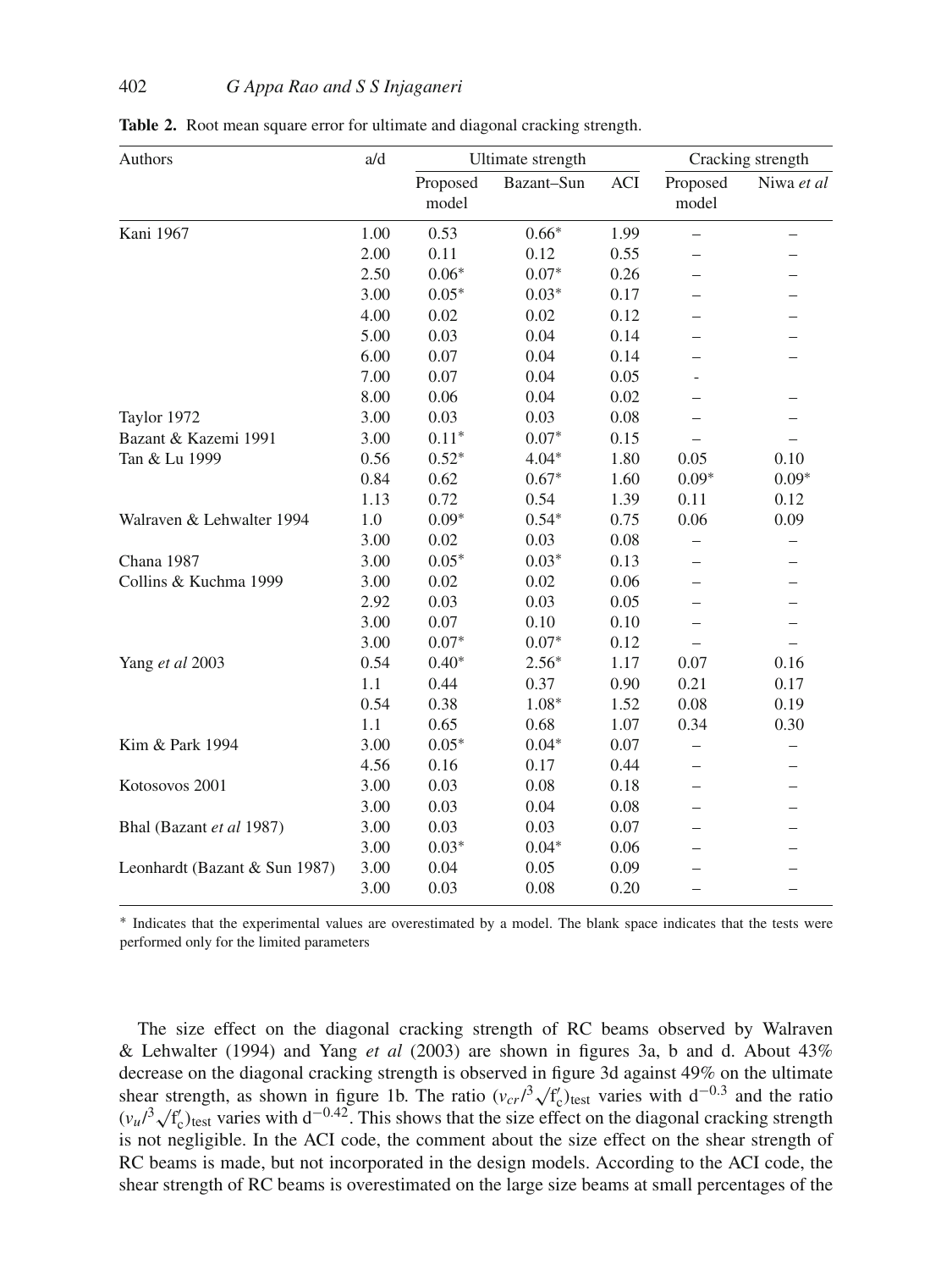

**Figure 2.** Ultimate shear strength – measured versus calculated values.

longitudinal reinforcement as shown in figures 1d, e and i. The shear strength predicted by the ACI code for the a/d ratios,  $1 < a/d < 2.5$ , are very conservative. The beam depths beyond which the ultimate strengths are overestimated by the ACI code, Eq. 6 are shown in table 3. The safety margins estimated by the ACI code without the size effect factor are non-uniform on different sizes with the same concrete, longitudinal reinforcement and a/d ratio.

The diagonal cracking strength with the beam depth estimated from Eq. 3 correlates well with the experimental observations on the normal beams. However, the ultimate strength of the beams with  $a/d < 2.5$  is underestimated. Thus, Eq. 3 is in good agreement with the experimental observations on the normal beams ( $a/d > 2.5$ ). The RMSE is small on the proposed model than that of Eq. 3. The measured cracking strength is compared with the calculated values as per the refined model, in Eq. 9, and Eq. 3, also showed in figures 4a–b. The correlation coefficient for the refined model is 0.85, which is slightly higher than 0.82 for Eq. 3 with better correlation. The data on large size beams is very limited. Due to this there exists a slight deviation of predicted strength from the experimental findings from the reported results.

The century-old conventional strength theory does not explain the reasons for the size effect and the catastrophic mechanism associated with the diagonal failure. Though it is very complex to explain, several theories have been proposed for explaining such mechanisms through fracture mechanics of concrete. It was reported (So & Karihaloo 1993) that the ultimate shear strength could be calculated by adding the contributions from the tension-softening effect of cracked concrete and the bond of reinforcement. However, the complex shear mechanism is influenced by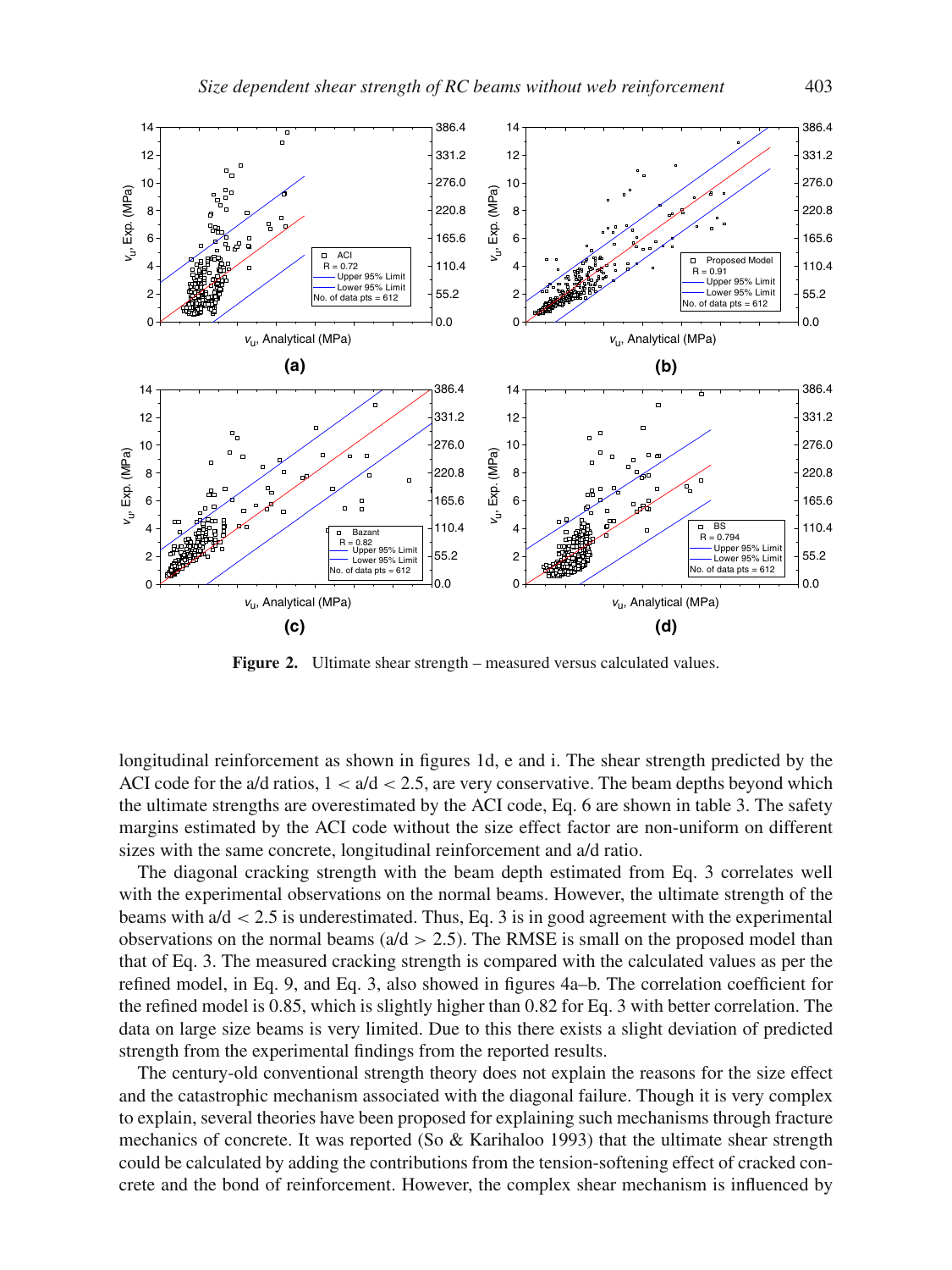

**Figure 3.** Comparison of  $v_{cr}$ / $\frac{3}{\sqrt{t_c}}$  with depth.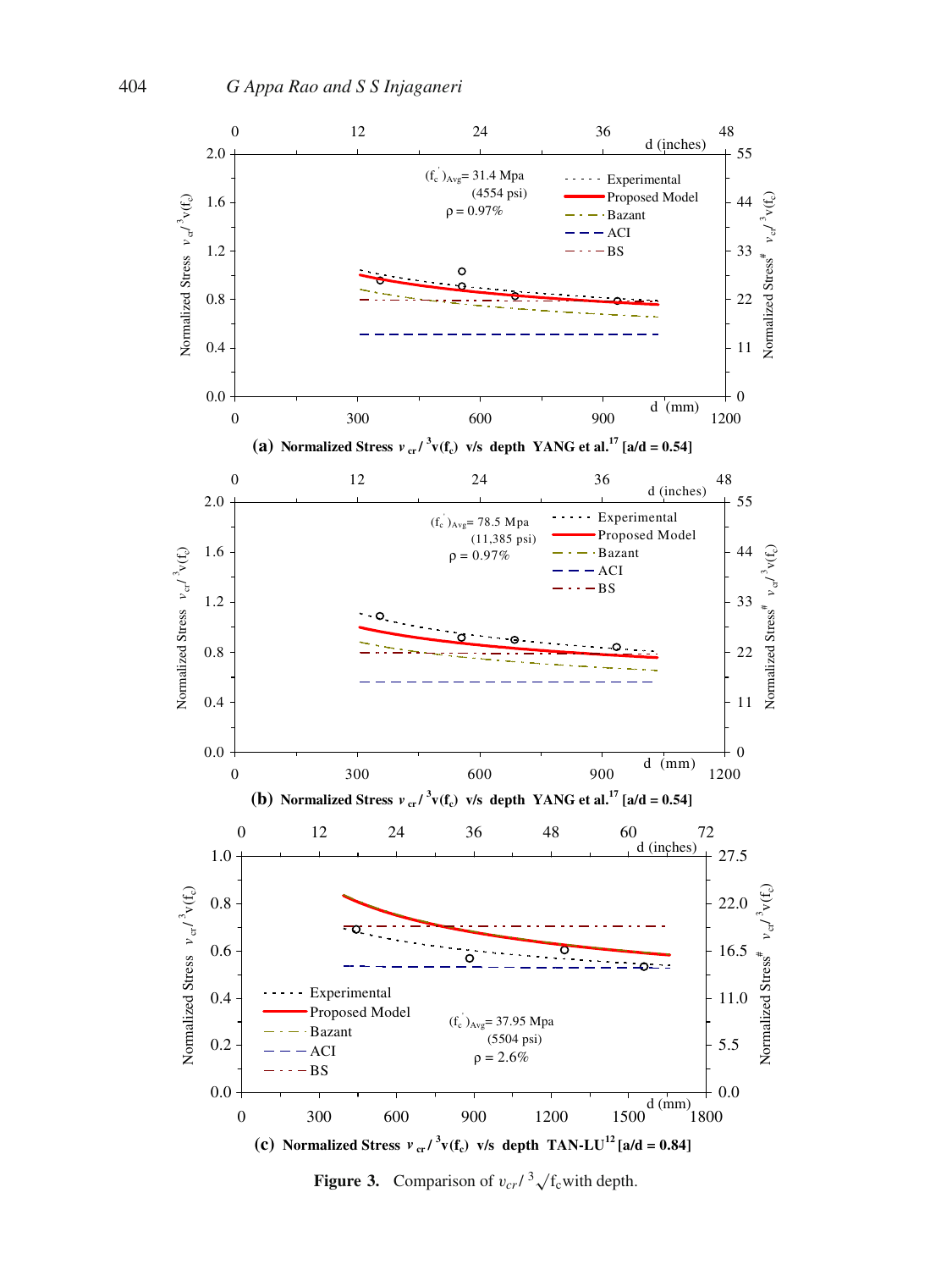

Figure 3. (continued).

the type of concrete, maximum size of coarse aggregate, surface characteristics of aggregate, fracture energy, brittleness and tensile strength of concrete. Fracture mechanics of concrete can explain the variation of brittleness with strength and size of the member. The brittleness of concrete increases with increase in strength and the size of the member (Appa Rao 2001, Appa Rao & Raghu Prasad 2002). Therefore, the large size beams made up of high strength concrete exhibit high brittleness. The fracture properties of concrete such as stress-crack opening displacement response, fracture energy, tensile strength and hence the brittleness number can vary the behaviour and strength of RC deep beams. The size of fracture process zone associated with the tension-softening response as discussed by So & Karihaloo (1993) could explain the reasons for the size effect and decrease in the shear strength with increase in the beam depth. In the large size beams, the fracture process zone is small relative to its size, whereas in small size beams, the fracture process zone is relatively large. A significant amount of nonlinear fracture energy is dissipated in the fracture process zone, due to which the small size beams fail at high stress

| Authors               | a/d  | $\rho \%$ | $f_c$ , Mpa | Depth, mm |
|-----------------------|------|-----------|-------------|-----------|
| Kani 1967             | 4.0  | 2.76      | 26.7        | 1134      |
| Kani 1967             | 5.0  | 2.8       | 25.9        | 912       |
| Taylor 1972           | 3.0  | 1.35      | 27.8        | 773       |
| Collins & Kuchma 1999 | 2.97 | 1.13      | 98.8        | 460       |
| Kim & Park 1994       | 3.0  | 1.87      | 53.7        | 545       |
| Kotosovos 2001        | 3.0  | 1.62      | 38          | 490       |
|                       |      | 1.34      | 40          | 585       |
| Leonhardt             | 3.0  | 1.66      | 35.7        | 555       |
| (Bazant & Sun 1987)   |      | 1.33      | 37.7        | 915       |

**Table 3.** Limiting depth beyond which the shear strength is overestimated by ACI.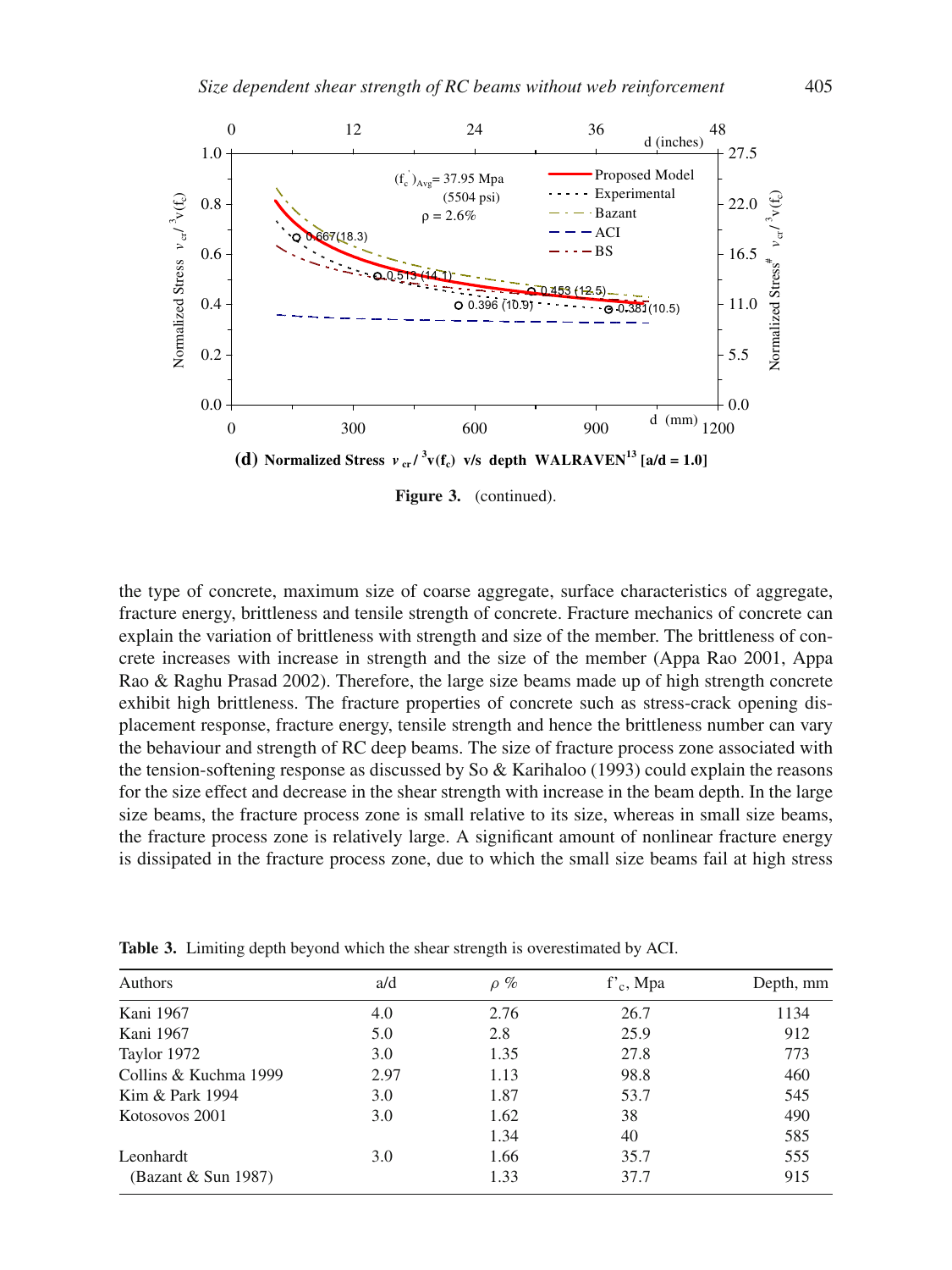

**Figure 4.** Diagonal cracking strength – measured versus calculated values.

levels. In the large size beams, the brittleness increases with relatively less energy dissipation in the process zone. Hence, the failure stress decreases with increase in the beam size. The shear span-to-depth ratio and the boundary conditions play a significant role on the shear strength of RC deep beams. In addition to the above, the interaction of adjacent reinforcement bars, the quality of bond due to type of interface formed in concrete and the ability of reinforcing bars to resist slippage would be reduced due to interaction of the cylindrical failure surfaces due to bond mechanisms, effect of casting depth of concrete in large size beams, bar size, embedment length, clear concrete cover, number of reinforcing bars and the type of anchorage provided influence the ultimate shear strength of RC deep beams (Appa Rao *et al* 2010). Further, variation of shear mechanisms and extent of their contribution are very important in explaining the size effect on the shear strength of RC beams. The shear strength of uncracked concrete and aggregate internal friction between the aggregate interfaces, and the dowel action of longitudinal reinforcement are also influencing the shear strength. Improved shear strength prediction may be ensured by considering dowel action and aggregate interlock in the calculation.

## **8. Conclusions**

Based on the present investigations, the following conclusions have been drawn:

- (i) The model proposed to predict the ultimate shear strength is simple and predicts the shear strength of RC beams with a fair degree of accuracy on the deep, short and normal beams for a wide range of values of the influencing parameters.
- (ii) It is appropriate to design the RC beams in shear based on the ultimate shear strength to achieve uniform safety margins on different beam depths rather than on the diagonal cracking strength.
- (iii) The size effect is more pronounced on the ultimate shear strength. However, the size effect on the diagonal cracking strength is not negligible.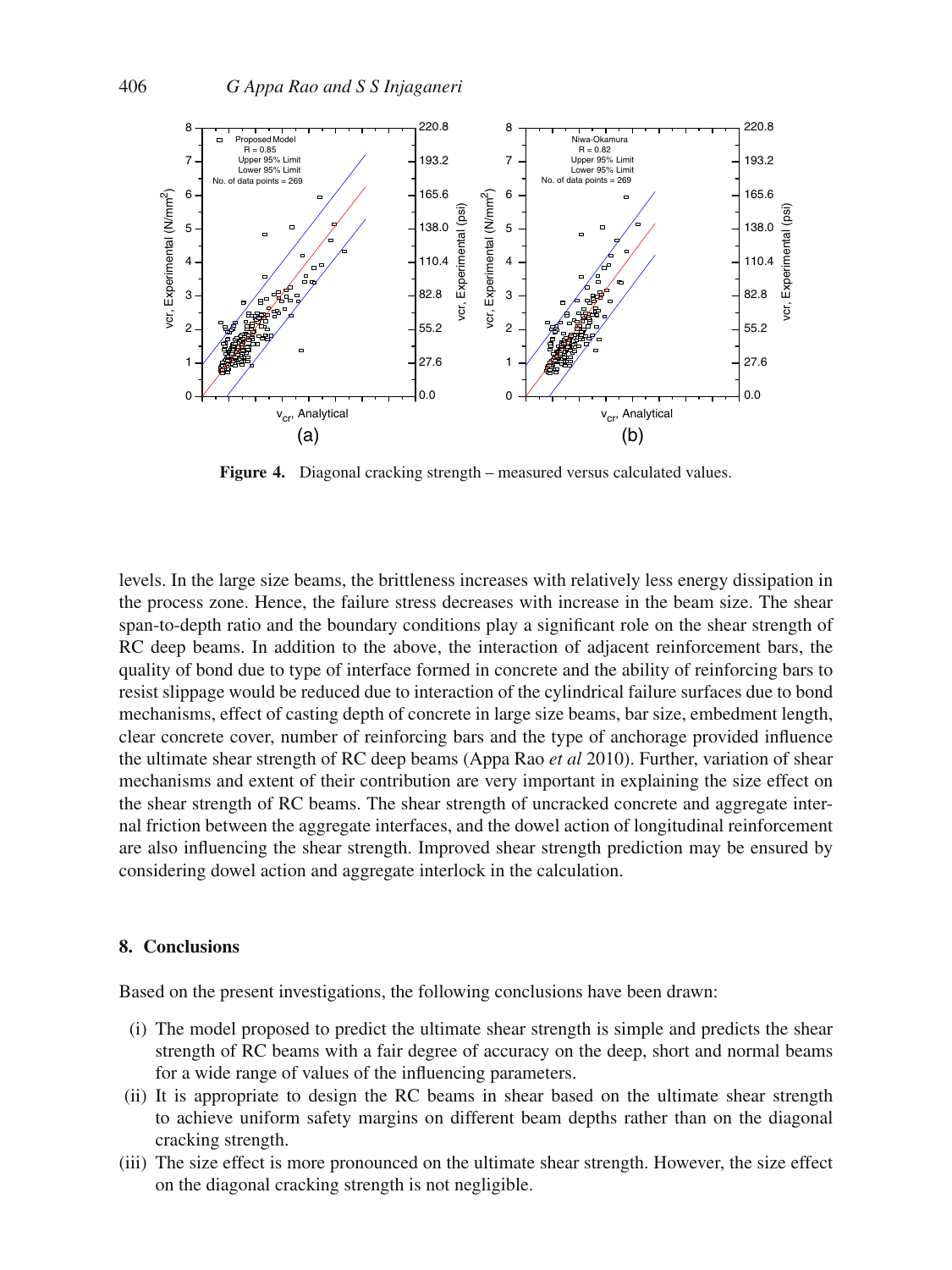(iv) The estimated shear strength of RC beams by the ACI code provisions seems to be conservative, which does not incorporate the size effect on the design of RC beams.

# **Notation**

 $A_s$  = area of tension reinforcement  $f'_{c}$  = cylindrical compressive strength in MPa  $f_{cu}$  = characteristic strength of concrete cube, MPa  $\rho =$  longitudinal reinforcement ratio *a =* shear span *d =* effective depth in mm  $a/d =$  shear span-to-depth ratio *e =* eccentricity of load *h =* overall depth of member  $d_a$  = maximum aggregate size  $M_u$  = factored moment occurring simultaneously with  $V_u$  at critical section  $V_u$  = factored shear force at the critical section  $v<sub>u</sub>$  = ultimate shear strength v*cr =* diagonal cracking strength

 $\gamma_m$  = partial safety factor

|               |                |                |                           |                      | No of beams                    |
|---------------|----------------|----------------|---------------------------|----------------------|--------------------------------|
| a/d           | Depth, mm      | $\rho(\%)$     | $f_c$ , N/mm <sup>2</sup> | Ultimate<br>strength | Diagonal<br>cracking           |
| $1.16 - 2.32$ | 393.7          | 0.98           | $21.5 - 26.2$             | 12                   | 12                             |
| $1.0 - 8.0$   | 132-1097       | $2.55 - 2.87$  | $24.8 - 30.8$             | 44                   |                                |
| $0.98 - 5.0$  | 264-287        | 0.5, 0.76, 1.8 | 15.4–36.4                 | 77                   |                                |
| 3.0           | 139-930        | 1.35           | $20.8 - 32.1$             | 15                   |                                |
| 3.0           | $40.6 - 165.1$ | 1.64           | 46.5                      | 18                   |                                |
| $0.56 - 1.13$ | 444-1559       | 2.6            | $30.8 - 49.1$             | 12                   | 12                             |
| 1.0           | $160 - 930$    | $1.08 - 1.52$  | $18.1 - 20$               | 5                    | 5                              |
| 3.0           | 125-720        | $0.74 - 0.83$  | $34.2 - 34.8$             | 3                    |                                |
| 3.0           | $106 - 356$    | $1.73 - 1.78$  | $24.7 - 39.5$             | 19                   |                                |
| $2.92 - 3.07$ | 110-925        | $0.76 - 0.91$  | 37.2                      | $\overline{4}$       |                                |
| $2.92 - 3.0$  | 225-925        | $0.76 - 1.01$  | $98.0 - 98.8$             | 5                    |                                |
| 2.92          | 225.0-925      | $1.05 - 1.31$  | $36.0 - 39.0$             | 5                    |                                |
| 2.92          | 225-925        | $0.5 - 1.31$   | $36.0 - 94.0$             | 10                   | -                              |
| $0.53 - 1.13$ | 355-935        | $0.9 - 1.0$    | 31.4–78.5                 | 21                   | 21                             |
| 3.0           | 142-915        | $1.01 - 1.88$  | 53.7                      | 10                   |                                |
| $4.5 - 6.0$   | 270            | 1.87           | 53.7                      | 10                   |                                |
| 3.0           | $70 - 600$     | $1.34 \& 1.62$ | $36.1 - 40$               | 8                    | $\qquad \qquad \longleftarrow$ |
| $1.0 - 4.0$   | 184-208        | $1.77 - 6.64$  | $60.8 - 67$               | 35                   | 35                             |
| $3.97 - 6.93$ | 254-466        | $1.03 - 3.1$   | $16.8 - 37.6$             | 3                    | 3                              |
| $2.01 - 6.04$ | 252.5-448.1    | $1.72 - 3.61$  | $19.1 - 36.7$             | 6                    | 6                              |
|               |                |                |                           |                      |                                |

#### **Appendix I.** Details of test data from literature.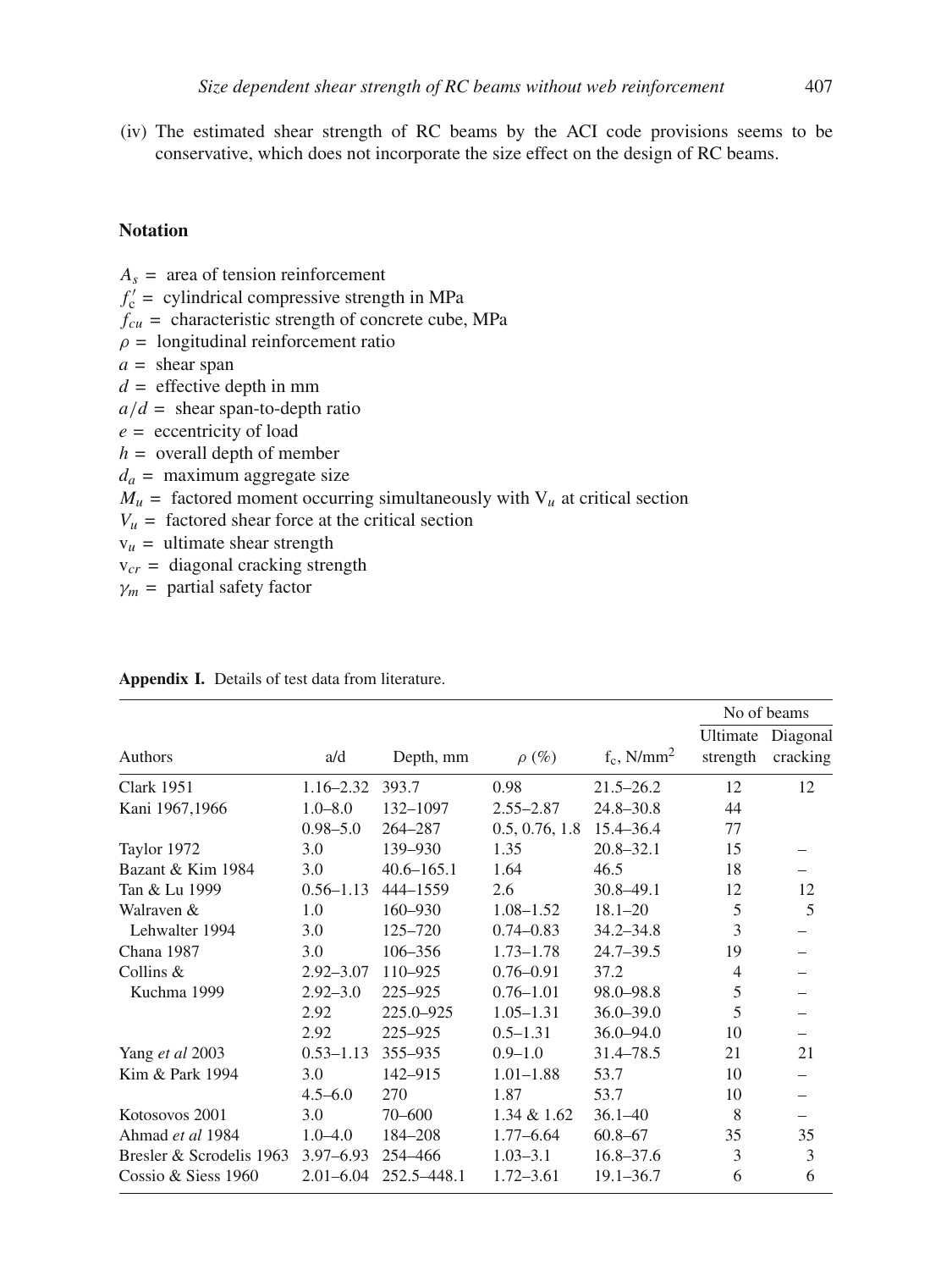|                          |               |                 |                |                           |          | No of beams       |
|--------------------------|---------------|-----------------|----------------|---------------------------|----------|-------------------|
|                          |               |                 |                |                           |          | Ultimate Diagonal |
| <b>Authors</b>           | a/d           | Depth, mm       | $\rho(\%)$     | $f_c$ , N/mm <sup>2</sup> | strength | cracking          |
| Elzanty et al 1986       | 2,4 & 6       | $266.7 - 271.8$ | $0.6 - 3.27$   | $20.7 - 79.3$             | 15       |                   |
| Kim et al 1999           | 2.5.3 & 4     | 250             | 1.08 & 1.94    | 19.6                      | 8        | 8                 |
| Krefield & Thurston 1966 | $2.34 - 9.74$ | 237.7-482.6     | $0.8 - 5.01$   | $12.2 - 39$               | 78       | 62                |
| Mathey & Watstein 1963   | 1.51          | 403             | $0.75 - 3.05$  | $21.9 - 27$               | 16       | 16                |
| Mattock 1969             | 2.74          | 254             | $1.03 - 3.1$   | $17.1 - 46.9$             | $\tau$   | 7                 |
| Moody et al 1954         | 1.52          | 533             | 2.7, 3.4, 4.25 | 21.9                      | 12       | 12                |
| Mphonde et al 1984       | 1.5, 2.5, 3.6 | 298             | 3.36           | $20.8 - 93.7$             | 19       | 19                |
| Pendyala & Mendis 2000   | $2.0 \& 5.0$  | 140             | 2.0            | 34, 63, 87                | 6        | 6                 |
| Mohan Rao et al 2004     | 2.35          | 175             | $0.25 - 3.0$   | 74.5                      | 7        | 7                 |
| Rajagopalan &            | $3.93 - 4.22$ | 258.6-268.4     | $0.25 - 1.73$  | $23.7 - 36.5$             | 10       |                   |
| Ferguson 1968            |               |                 |                |                           |          |                   |
| Shin et al 1999          | 1.5, 2.0, 2.5 | 215             | 3.77           | 52.4, 73.1                | 6        | 6                 |
| Taylor & Brewer 1963     | 3.8           | 220.7-222.3     | $1.24 \& 1.94$ | $22.4 - 30.3$             | 12       |                   |
| Taylor 1960              | 1.64–4.91     | 279.4           | 2              | $17.9 - 18.8$             | 5        | -                 |
| Van Den Berg 1962        | $2.7 - 4.2$   | 228.6-300       | $1.72 - 4.32$  | $14.2 - 46.9$             | 32       | 26                |
| Xie et al 1994           | $1 - 3.0$     | 215.9           | 2.07           | $37.7 - 98.9$             | 6        | 6                 |
| Leonhardt                | 3.0           | 70-600          | $1.33 - 2.07$  | $28.4 - 37.7$             | 14       | -                 |
| (Bazant & Sun 1987)      | $4 - 8$       | 270-278         | $2.01 - 2.07$  | $28.4 - 31.5$             | 9        |                   |
| Bhal (Bazant 1987)       | 3.0           | $297 - 1200$    | $0.59 - 1.29$  | $22.8 - 29.1$             | 8        |                   |
| Zararis $\&$             | 1.5, 2.0, 2.5 | 200             | $0.8 - 1.2$    | $24 - 25.3$               | 20       |                   |
| Papadakis 2001)          |               |                 |                |                           |          |                   |
| Total                    |               |                 |                |                           | 612      | 269               |

|  |  | <b>Appendix I.</b> (continued). |  |
|--|--|---------------------------------|--|
|--|--|---------------------------------|--|

## **References**

- ACI ASCE Committee 326 1962 Shear and diagonal tension, *J. Am. Concrete Institute*, 277–333
- ACI 318 M-02 2002 *Building code requirements for structural concrete*, ACI, Michigan
- ACI 318 2005 *Building code requirements for structural concrete*, ACI, Michigan
- Ahmad S H, Khaloo A R, Poveda A 1984 Shear capacity of reinforced HSC beams, *ACI J.*, 83(2): 297–305
- Appa Rao G 2001 *Nonlinear fracture and size effect in high strength and high performance concretean experimental approach*, A Ph.D. Thesis submitted to the Department of Civil Engineering, Indian Institute of Science, Bangalore
- Appa Rao G, Raghu Prasad B K 2002 Fracture energy and softening behavior of high-strength concrete, *Cement and Concrete Res.*, 32: 247–252
- Appa Rao G, Faiz Sulthana, Pandurangan K 2010 Studies on bond strength of reinforced concrete, *J. Struct. Eng.*, 36(5): 347–353
- ASCE-ACI Com 445 1998 Recent approaches to shear design of structural concrete, *J. Struct. Eng.*, 24(2): 1374–1417
- Bazant Z P, Kazemi M T 1991 Size effect on diagonal shear failure of beams without stirrups, *ACI Structural Journal*, 88(3): 268–276
- Bazant Z P, Kim J K 1984 Size effect in shear failure of longitudinally reinforced beams, *Proceedings, ACI Structural Journal*, 81(5): 456–468
- Bazant Z P, Sun H H 1987 Size effect in diagonal shear failure: influence of aggregate size and stirrups, *ACI Materials Journal*, 84(4): 259–272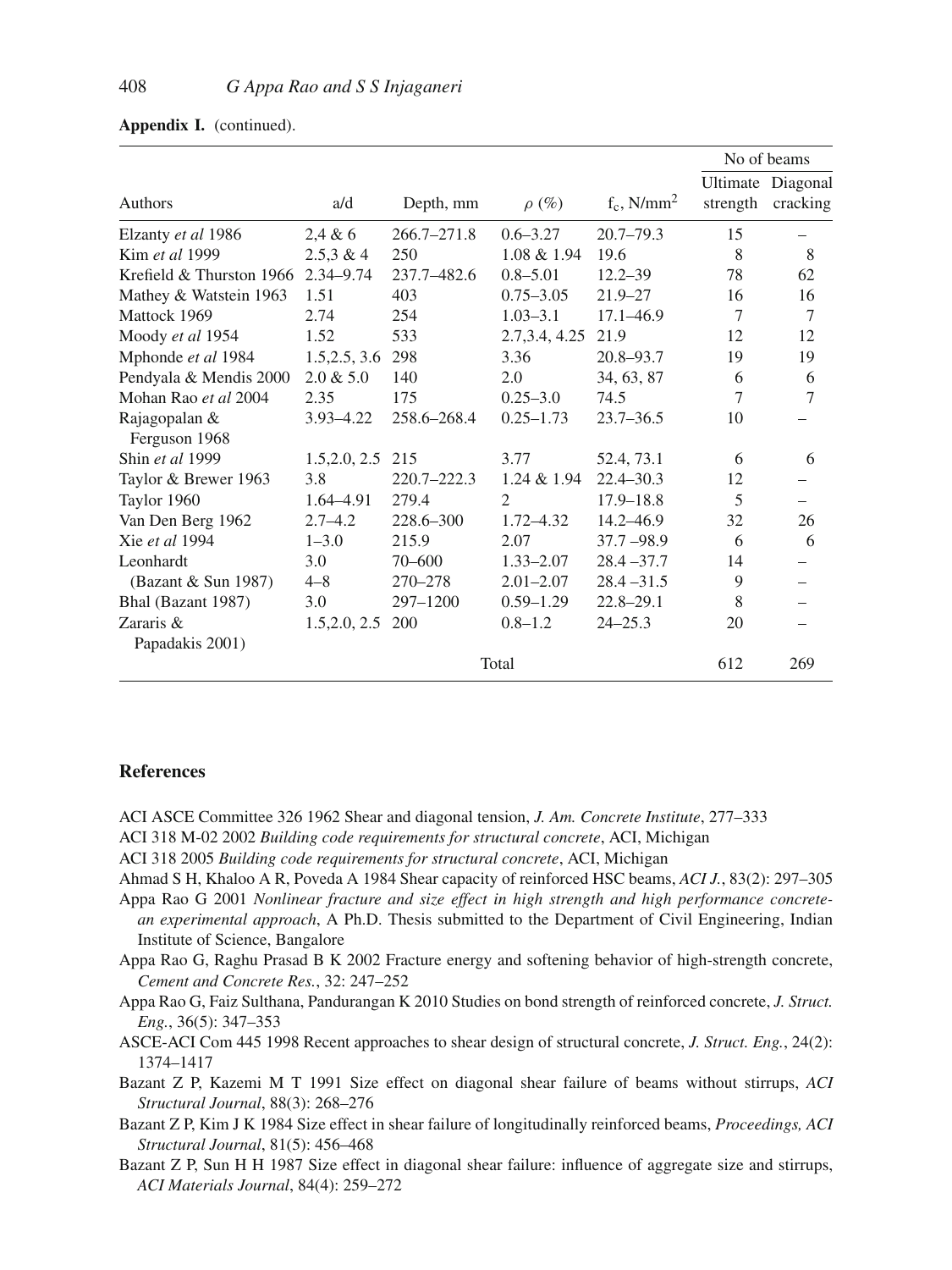- Bresler B, MacGregor J G 1967 Review of concrete beams failing in shear. *J. Struct. Division, Proc. American Society Civil Eng.*, 343–371
- Bresler B, Scrodelis AC 1963 Shear strength of RC beams, *Proc. ACI J.*, 60(1): 51–74
- BS 8110-1 1997 *Structural use of concrete, Part 1: Code of Practice for Design and Construction*, British Standards Institution, London
- Chana P S 1987 Investigation of the mechanism of shear failure of reinforced concrete beams, *Magazine of Concrete Research*, 39(141): 196–204
- Clark A P 1951 Diagonal tension in RC beams. *ACI J.*, 23(2): 145–156
- Collins M P, Kuchma D 1999 How safe are our large, lightly reinforced concrete beams, slabs and footings, *ACI Structural Journal*, 96(4): 482–490
- Cossio R D D, Siess C P 1960 Behaviour and shear of beams and frames without web reinforcement, *Proc ACI J.*, 56(9): 695–735
- CSA 1994 *Design of concrete structures*, CSA A23.3. Rexdale, Ontario, pp 199
- Elzanty A H, Nilson A H, Slate F O 1986 Shear capacity of reinforced concrete beams using high strength concrete, *ACI J.*, 83(2): 290–296
- JSCE 1986 Standard specification for design and construction of concrete structures, Part I (Design), 1st Ed, Referred in shear strength of reinforced concrete beams without transverse reinforcement M Khuntia and B Stojadinovic (eds) ACI Structural Journal, Sept-Oct. 2001, pp 648–656
- Kani G N J 1966 The basic facts concerning shear failure, *Proc. ACI J.*, 63(7): 675–692
- Kani G N J 1967 How safe are our large reinforced concrete beams? *ACI J.*, 64(3): 128–141
- Karihaloo B L 1995 *Fracture mechanics and structural concrete*, pp. 152, Longman group Ltd.
- Kim J K, Park Y D 1994 Shear strength of reinforced high strength concrete beams without web reinforcement, *Magazine of Concrete Research*, 46(166): 7–16
- Kim D, Kim W, White R M 1999 Arch action in reinforced concrete beams- a rational prediction of shear strength. *ACI Struct. J.*, 96(4): 586–593
- Kong F K, Garcia R C, Paine J M, Wong H H A, Tang C W J, Chemrouk M 1986 Strength and stability of slender conc deep beams, *St Eng.*, 64B(3): 173–180
- Kotosovos M D 2001 On the size effect phenomenon in concrete structures, fracture mechanics of concrete structures, de Borst *et al* (eds), 705–711
- Krefeld W J, Thurston C W 1966 Studies of the shear and diagonal tension strength of simply supported reinforced concrete beams, *ACI J.*, 63(4): 451–476
- Maekawa K, Pimanmas A, Okamura H 2003 *Non linear mechanics of reinforced concrete*. London and New York: Spon Press, pp. 74
- Mathey R G, Watstein D 1963 Shear strength of beams without web reinforcement containing deformed bars of different yield strengths, *ACI J.*, 60(2): 183–208
- Mattock A H 1969 Diagonal tension cracking in concrete beams with axial forces, *Proc ASCE*, 95(ST9): 1887–1900
- Moody K G, Viest I M, Elstner R C, Hognestad E 1954 Shear strength of reinforced concrete beams, Part-1: tests of simple beams. *ACI J.*, 51(3): 317–332
- Mphonde A G, Frantz G C 1984 Shear tests of high and low strength concrete beams without stirrups, *Proc. ACI J.*, 81(4): 350–357
- Niwa J, Yamada K, Yokozawa K, Okamura H 1987 Revaluation of the equation for shear strength of reinforced concrete beams without web reinforcement, *Concrete Library of JSCE*, 9: 65–84
- Pendyala R S, Mendis P 2000 Experimental study on shear strength of high strength concrete beams, *ACI Structural Journal*, 97(4): 564–571
- Rajagopalan K S, Ferguson Phil M 1968 Exploratory shear tests emphasizing percentage of longitudinal steel, *Proc ACI J.*, 65(9): 634–638
- Rama Mohan Rao P, Krishnamoorthy T S, Gopalakrisnan S 2004 Shear strength of high performance concrete beams, *Proc of Intl Conf on Ads in Con and Constn*, Hyd, India, 277–290
- Shin S W, Lee K S, Moon J I, Ghosh S K 1999 Shear strength of Re. HSC beams with shear span to depth ratios between 1.5 and 2.5., *ACI Struct. J.*, 96(4): 549–556
- So K O, Karihaloo B L 1993 Shear capacity of longitudinally reinforced beams a fracture mechanics approach, *ACI Struct. Journal*, 90(7): 591–600